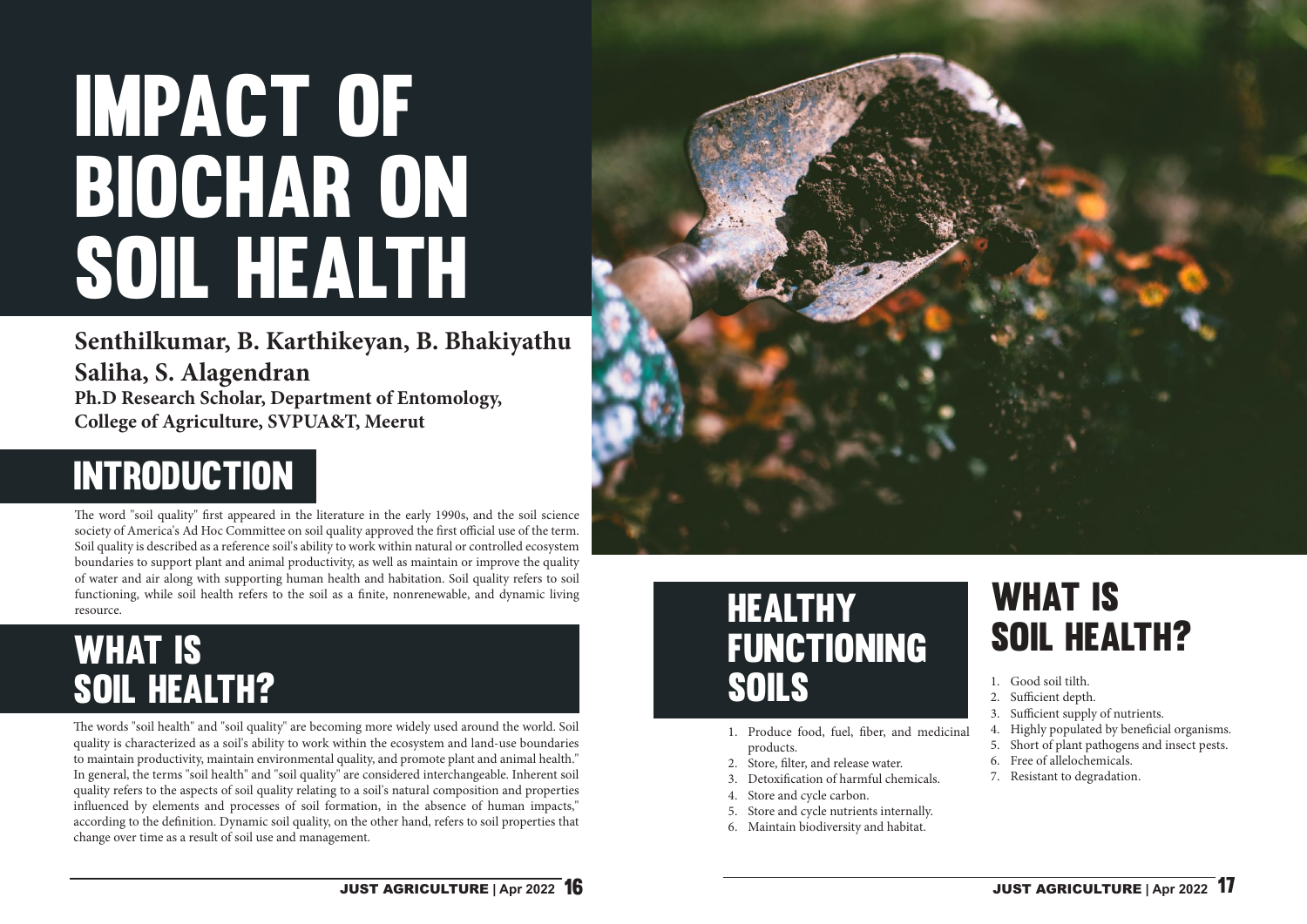

## How to Evaluate Soil Health

#### **1. Indicators:**

Soil health indicators are functions and qualities that can be measured to monitor changes in the soil, that give clues about how well the soil can function.

#### **2. Types of indicators:**

- a. Physical indicators.
- b. Chemical indicators.
- c. Biological indicators.

Biochar is the carbon-rich solid product left over after biomass (plant organic matter) is heated to temperatures between 300°C and 700°C in the absence of oxygen and the process is known as pyrolysis.

Biochar is a low-density substance that improves water infiltration, root penetration, and soil aeration and also increases soil aggregate stability. The micro-aggregate component of the soil has the highest biochar content, while the macro-aggregates have lower content.

Through encapsulation of the organic



| Sl. No. | <b>Modes</b>   | <b>Conditions</b>                     | Yields $(\%)$ |      |     |
|---------|----------------|---------------------------------------|---------------|------|-----|
|         |                |                                       | Liquid        | Char | Gas |
|         | Slow pyrolysis | Low temperature, long resident time   | 30            | 35   |     |
|         | Fast pyrolysis | High temperature, short resident time | 75            | 12   |     |
|         | Gasification   | High temperature, long resident time  |               | 10   |     |

### **Modes of Production**

### **Effect of Biochar on Physical Properties**

| <b>Physical indicators</b> | <b>Chemical indicators</b> | <b>Biological indicators</b> |  |
|----------------------------|----------------------------|------------------------------|--|
| Texture                    | pH                         | Soil organic carbon          |  |
| <b>Bulk</b> density        | Base saturation            | Soil microbial biomass       |  |
| Aggregation                | Total nutrient             | Nitrogen mineralization      |  |
| Pore size distribution     | Plant available nutrient   | Soil flora                   |  |
| Available water capacity   | Cation exchange capacity   | Enzymatic activity           |  |
| Infiltration rate          | Calcium carbonate          | Soil respiration rate        |  |
|                            | Electrical conductivity    | Earthworm                    |  |

## **BIOCHAR**

fractions, micro-aggregates play an important role in reducing biochar decomposition. As biochar is broken down into humic acid, it may increase aggregation. However, aggregation can only play a minor role in reducing the biochar's decomposition rate, with its inherent recalcitrance playing a stronger effect.

#### **JUST AGRICULTURE** | Apr 2022 18 **19 19** JUST AGRICULTURE | Apr 2022 19